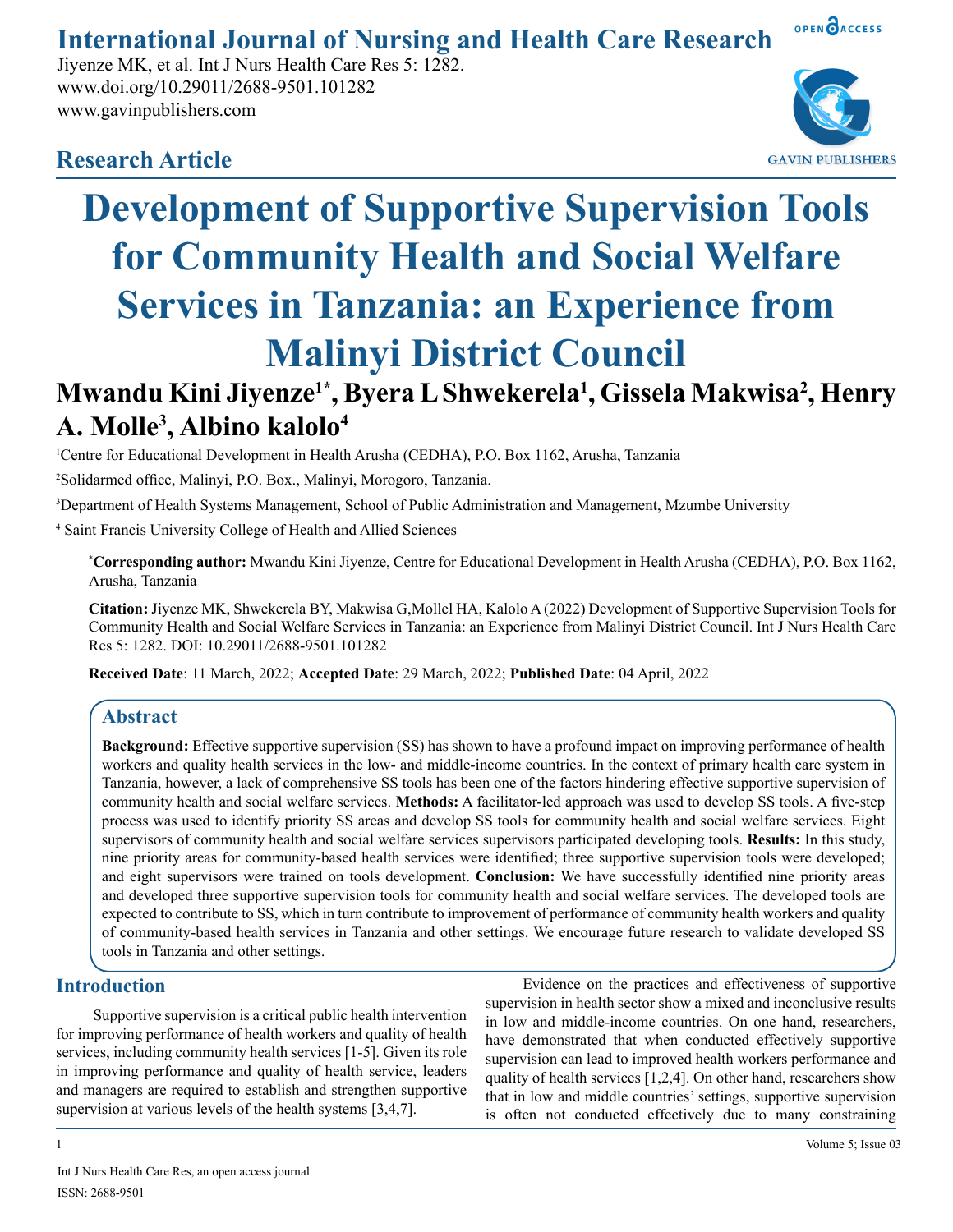factors [4,6-9]. These factors include inadequate number of competent supervisors, use of poor supportive supervision tools, use of inappropriate data collection methods during supervision, inadequate resources allocated for supportive supervision and failure to provide effective feedbacks to supervisees. To address these issues, WHO and other experts recommend that supervisors should be trained on integrated supportive supervision and should use and well-designed comprehensive tools for supportive supervision [3,4,8].

In Tanzania, supportive supervision is one of the public health interventions for improving performance of health workers and quality of health services [10,11]. The Ministry of Health Community Development Gender Elderly and Children (MoHCDGEC) has developed two supportive supervision guidelines: the national supportive supervision guideline and reproductive, maternal, new born, child and adolescent health integrated supportive supervision implementation guide [12,13]. Furthermore, MOHCDGEC has prepared a National Operational Guideline for Community-based Health Care Services that requires CHMT members, health facility supervisors, and village Executive Officers (VEO) to conduct supportive supervision on community health and social [14]. Despite of development of these guidelines, supportive supervision is not done ineffectively by the supervisors in Tanzania [10,12,15,16]. Factors constraining supportive supervision including: lack of well-designed and easy to use tools to conduct supervision for community health and social welfare services; limited supervisors' competencies on developing and use supportive supervision tools; and limited resources for supportive supervision; and fragmented supportive supervision tools [10,15,16]. Specifically, for example, the two national supportive supervision guidelines have generic supportive supervision tools for health services provided at health facility level, but the guidelines do not have any generic tools to guide supervision of health and social welfare services provided at community level by the community health care workers [12,13]. Moreover, the National Operational Guideline for Community-based Health Care Services has no generic tools to guide supervision of health and social welfare services provided at community level [14].

To address these constraining factors, SOLIDARMED (a non-profit Swiss based organization), in collaboration with the Malinyi District Council Health Department, organized a workshop to identify priority areas for supervising communitybased health services, develop supportive supervision tools for community health and social welfare services and build capacities of supervisors on developing supervision tools. The aim of this paper is to share our field level experience how we identified priority areas for supervision community health services, developed three supportive supervision tools, and developed capacities of supervisors on developing supervision tools.

#### **Methods**

#### **Framework for developing supportive supervision tools**

Development of supportive supervision tools was guided the Donabedian quality improvement framework [17]. According to this framework, health managers are advised to assess key inputs, processes, outputs, and outcomes of health services. Through assessment of inputs, processes, outputs and outcomes, public health managers are in position to take appropriate courses of actions to improve performance of health workers and quality of services. In order to assess effectively quality of health services and performance of health workers during supportive supervision, public health managers are required to have supervision tools that capture data related to key inputs, processes, outputs and outcomes of health services [12].

#### **The settings for developing supportive supervision tools**

Development of supportive supervision tools was conducted in Malinyi District Council, Morogoro, Tanzania. The council has an estimated 143,500 population and 19 health facilities (2 hospitals, 2 health centres and 15 dispensaries). The council has: 44% shortage of the human resources needed to delivery health services to the population; 33 villages; and 42 community health workers providing community health and social welfare services at community level. The community health workers are supervised directly by the health facility supervisors and village supervisors. Within the council, the Council Health Management Team (CHMT) members are responsible for coordinating, planning, managing, supervising, monitoring and evaluating health and social welfare services provided at health facility and community levels in the council. The Regional Health Management Team (RHMT) members, on the other hand, are responsible for coordinating, planning, management, supervision, monitoring and evaluation of health and social welfare services provided in the region. The central ministries (MOHCDGEC and president's Office Region administration and local governments-PO-RALG) are responsible for coordinating, planning, and management, supervising, and evaluating health and welfares services provided in health facilities and at community level in Tanzania Mainland.

#### **Approach and process of developing supportive supervision tool**

To developed supportive supervision tools, we used a facilitator-led approach in form of a workshop (Tavrow et al, 2002). A five-day workshop was organized and financially supported by the SOLDARMED. The workshop was used to achieve to two objectives: to develop the required supervision tools and to develop competencies for developing supervision tools among supervisors. The workshop was facilitated by experienced staff from the Centre for Educational Development in Health Arusha (CEDHA). Located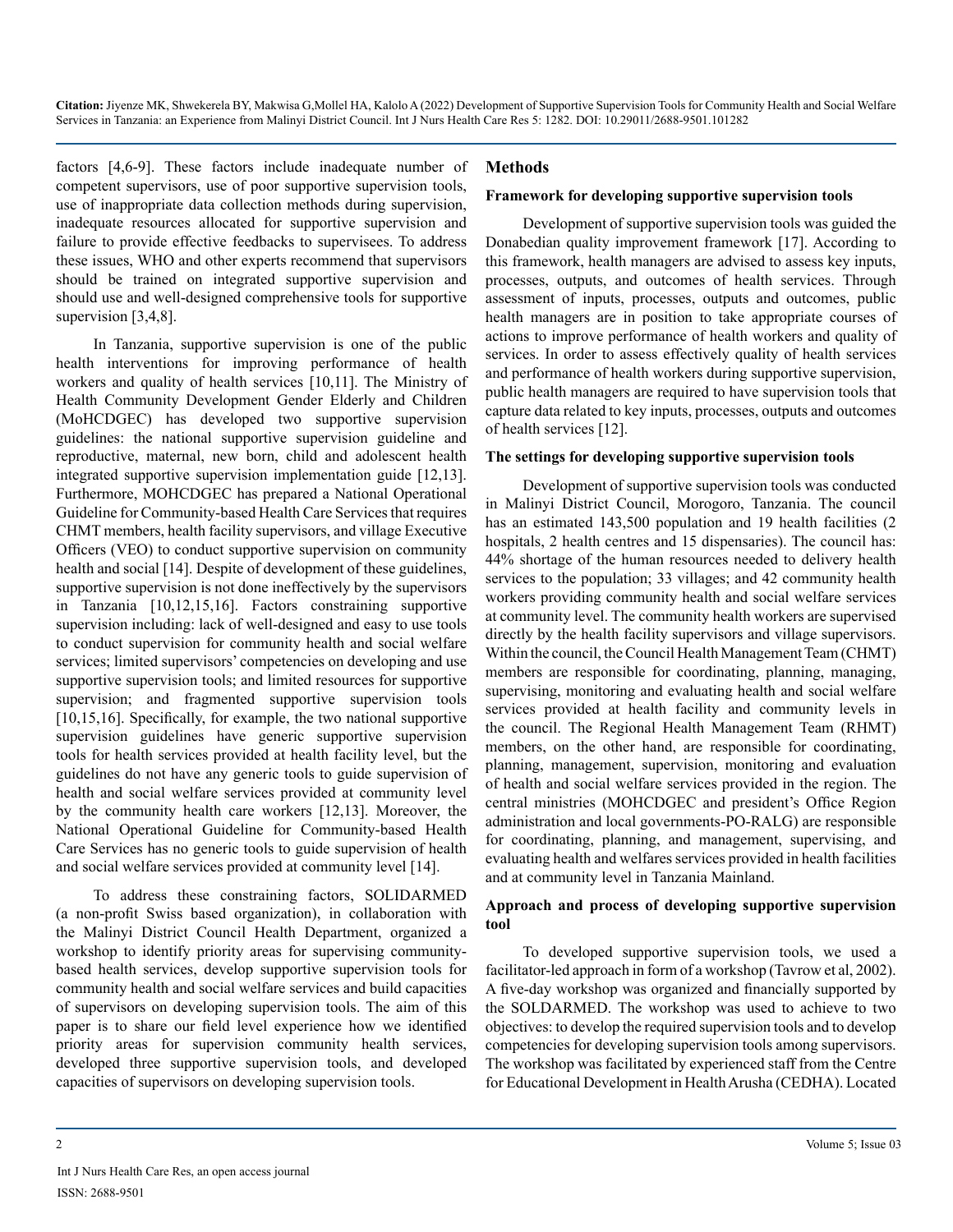in the Arusha city in Tanzania, CEDHA has been instrumental in building capacities of regional health management, council health management and health facility management teams in health system interventions since 1982. As recommended by experts (Walley and Wright 2010), eight supervisors (5 CHMT members and 3 health facility supervisors) were involved in developing the supportive supervision tools.

We adapted the WHO process of developing supportive supervision tools (World Health Organization, 2017). The process of developing the tools had six steps: 1)preparation for tools development and training; 2) identification of priority community health services areas (supportive supervision content areas); 3) presentation of theory and principles of developing supportive supervision tools to supervisors of community health services; 4) development of supportive supervision tools; 5) pre-testing of the developed supportive supervision; 6) improving developed tools based on inputs collected during pre-testing step.

In the *first step*, facilitators collected and reviewed key literature on supportive supervision and on development of supportive supervision tools, proposed the approach for developing the tools, proposed number and criteria for selecting participants for development the tools and developed teaching materials. In line with procedure for supportive supervision tool (World Health Organization, 2017), the *second step* involved identification of priority community health services areas, which was done through brainstorming by a team of eight  $(8)$  community health services supervisors from the council health management team and health facilities. The brainstorming exercise was guided by two facilitators from CEDHA. In this step, documents review on policy and supportive supervision was done. Key documents reviewed were national health policy, health sector strategic plan, supportive supervision guidelines, community-based guideline, and job description of the community health workers. After brainstorming and document review, priority areas for community health and social welfare services were identified.

In the *third step*, a short presentation session was done to supervisors of community health services. The purpose of the presentation was to discuss and equip developers of the tools with essential principles and skills for developing supportive supervision tools. In the *fourth step*, the supervisors were guided by the facilitators in developing the supportive supervision tools. Development of the tools was guided by Donabedian quality improvement framework and the job description of the community health workers as described in literature ((Donabedian, 2003; World

Health Organization, 2017; MOHCDGEC, 2020b). Guided by the Donabedian framework, participants formulated item statements addressing key inputs, processes, outputs, and outcomes of nine priority areas of community health and social welfare services identified in step two. Furthermore, supervisors were guided to formulated item statements adhering to the format suggested in the national supportive supervision guidelines (MOHCDGEC, 2017).

In the *fifth step*, pre-testing of the developed tools was done. The pre-testing was done in three villages and three primary health facilities in order to collect data on the relevance and clarity of item statements and questions included in the tools. During pretesting, the developed tools were administered to 8 key actors who are involved in supervising and provision of community health services: three community health workers, two village executive officers, and three health facility supervisors. Comments, suggestions, and observations remarks were collected during pretesting were, presented and discussed in a plenary session. In the sixth step, pre-tested tools were improved by incorporating inputs and suggestions obtained in the pre-testing step.

#### **Result**

The process of developing led to three key results in form of outputs: priority areas for conducting supportive supervision related to community health and social welfare; supportive supervision tools and eight supervisors trained on how to develop and pretest of supportive supervision tools.

#### **Priority areas for supportive supervision**

In the first day of brainstorming and literature review, nine priority areas for supervising community health and social welfare in Tanzania were identified. These areas are reproductive and maternal health; child health and nutrition; communicable diseases; non communicable diseases; environmental health and sanitation; social welfare services; health education; community health and social welfare information; and management and governance of community health services.

#### **Supportive supervision tools**

#### *The generic supportive supervision checklist*

In developing the tools, first, we developed a generic supportive supervision checklist. The checklist has 76 item statements, which represent the best practices or ideal situations for the community-based health and welfare services. The numbers of items for each priority area are summarized in Table 1 and the tool attached as Appendix 2.

| Priority area                       | s of items<br>Numbers |                                                          |
|-------------------------------------|-----------------------|----------------------------------------------------------|
| Reproductive and<br>maternal health |                       | entems car<br>he<br>health education<br>customers satisf |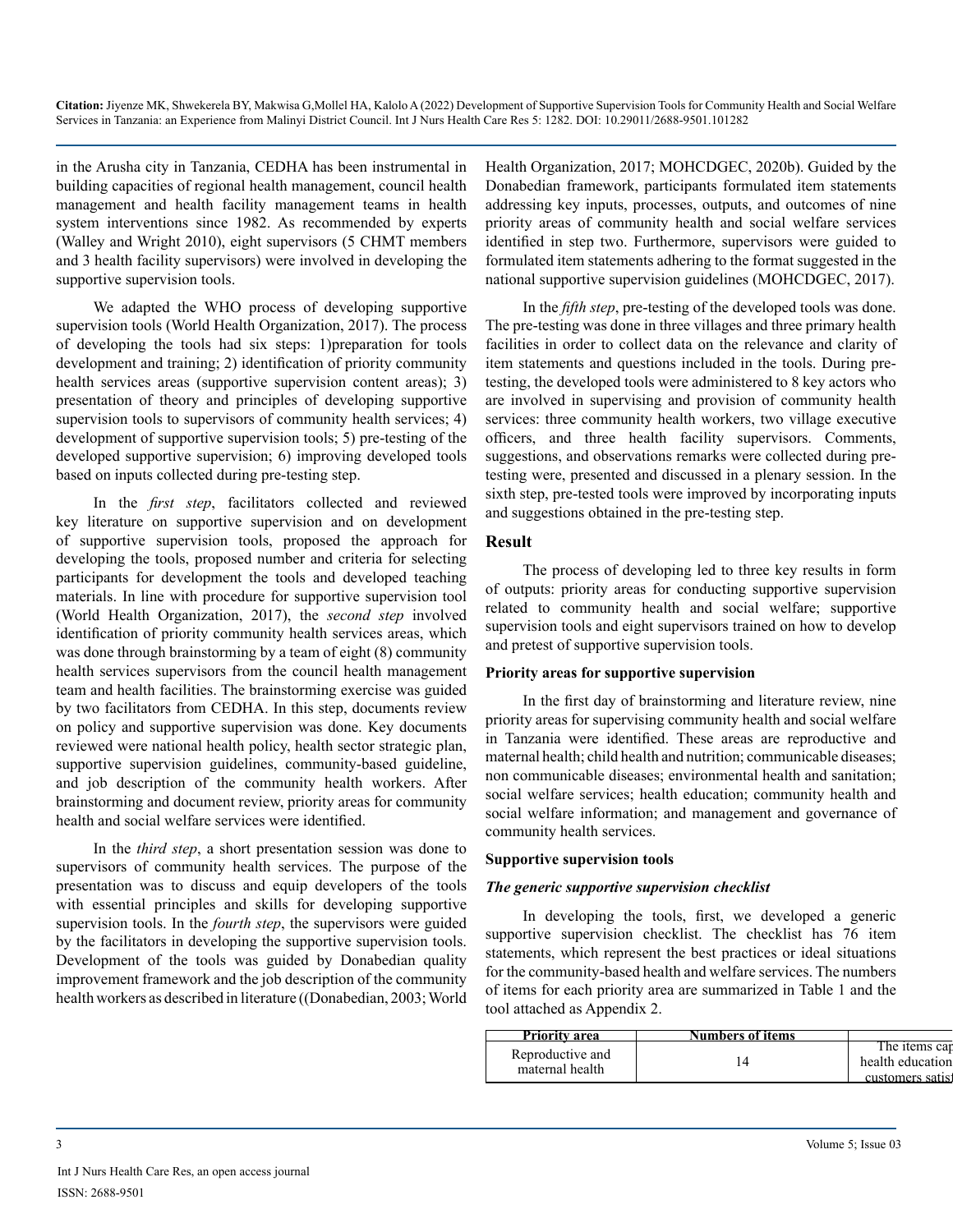| Priority area                               | Numbers of items | <b>Specific focus of items</b>                                                                                                                                                                                                                                                                     |
|---------------------------------------------|------------------|----------------------------------------------------------------------------------------------------------------------------------------------------------------------------------------------------------------------------------------------------------------------------------------------------|
| Child health and<br>nutrition               | 6                | The items captures key data on: health education; nutrition and growth of<br>status; referred children with problems to health facility from the community;<br>immunization and screening for nutrition status                                                                                     |
| Communicable<br>diseases                    | 5                | The items capture key data related to communicable diseases: working tools;<br>collection of specimens; notifiable diseases; screening; and TB lost for follow-up                                                                                                                                  |
| Non-communicable<br>diseases                | 5                | The items traces key data on reporting tools, health education, people with non-<br>communicable diseases, assessment of health status, and palliative care                                                                                                                                        |
| Environment health<br>and sanitation        | 8                | The items captures assessment of environmental health, hygiene, and sanitation;<br>school health; state of sanitation, and facilities for hand washing in schools and<br>community.                                                                                                                |
| Social welfare services                     | 5                | The items capture data on identification of most vulnerable children, referral for<br>GBV and VAC survivors, provision of education on ASRH and on drug abuse to<br>the community.                                                                                                                 |
| Health education                            | 9                | The items captures general health education issues: IEC materials for health and<br>social welfare education and promotion; conducting health education sessions;<br>conducts health and social welfare education to the community; and clients<br>attends HE session                              |
| Community and social<br>welfare information | 7                | The items traces data on: recording and reporting tools particularly MTUHA<br>book Number 3 and electronic integrated disease surveillance and response<br>(eIDSR); data collection, analyses and displays information; data use; data<br>sharing, and community health and social welfare report. |
| Management and<br>governance                | 17               | The items capture data on management and governance of community health<br>and social welfare services: job description; equipment and supplies; plans;<br>participation in village meetings; incentives; workplan, ethics and code; and<br>supportive supervision; and reports                    |

**Table 1:** Priority areas, items and focus of the general supportive supervision checklist.

#### **Interview guide for community health workers**

Moreover, we developed an interview guide (Appendix 2), which has 10 open questions. The questions are intended to capture experiences and views of community health workers on responsibilities, experience of providing community health and social welfare services, and model family in the catchment area. Also, the tool is intended to capture data on challenges in delivering community health services and on supports or assistance that community health workers receive from nearby health facility and village governments.

#### **Interview guide for supervisors of community health services**

Furthermore, a second guide interview was developed (Appendix 3); the interview guide has 9 open questions. The questions are designed to capture views of health facility and village supervisors on: the experience of supervisor in supervising community health workers; model family in the catchment area; and successes of providing community health services. Also, the tool is intended to obtain views of supervisors on challenges of providing community health services in catchment area and the

supports provided to community health workers by health facility and the village government.

#### **Training supervisors on supervision tools development**

A part from development of the supportive supervision tools, the workshop approach was used to provide opportunities for the eight supervisors of community health services and social welfare services to interact and gain competencies on how to develop and test supportive supervision tools. During the process of developing the tools, the eight supervisors were trained on various competencies: identifying priority community health and social welfare services; analyzing duties and function of community health workers; reviewing community health related policy and guidelines; developing supportive supervision tools; pre-testing of tools; and using pre-testing information to improve SS tools. During evaluation the workshop majority of participants indicated that the workshop helped them to acquire knowledge and skills for developing supervision tools. This was well summed up by one member of the council health services supervisors, "I have developed the ability to develop and use supportive supervision tools".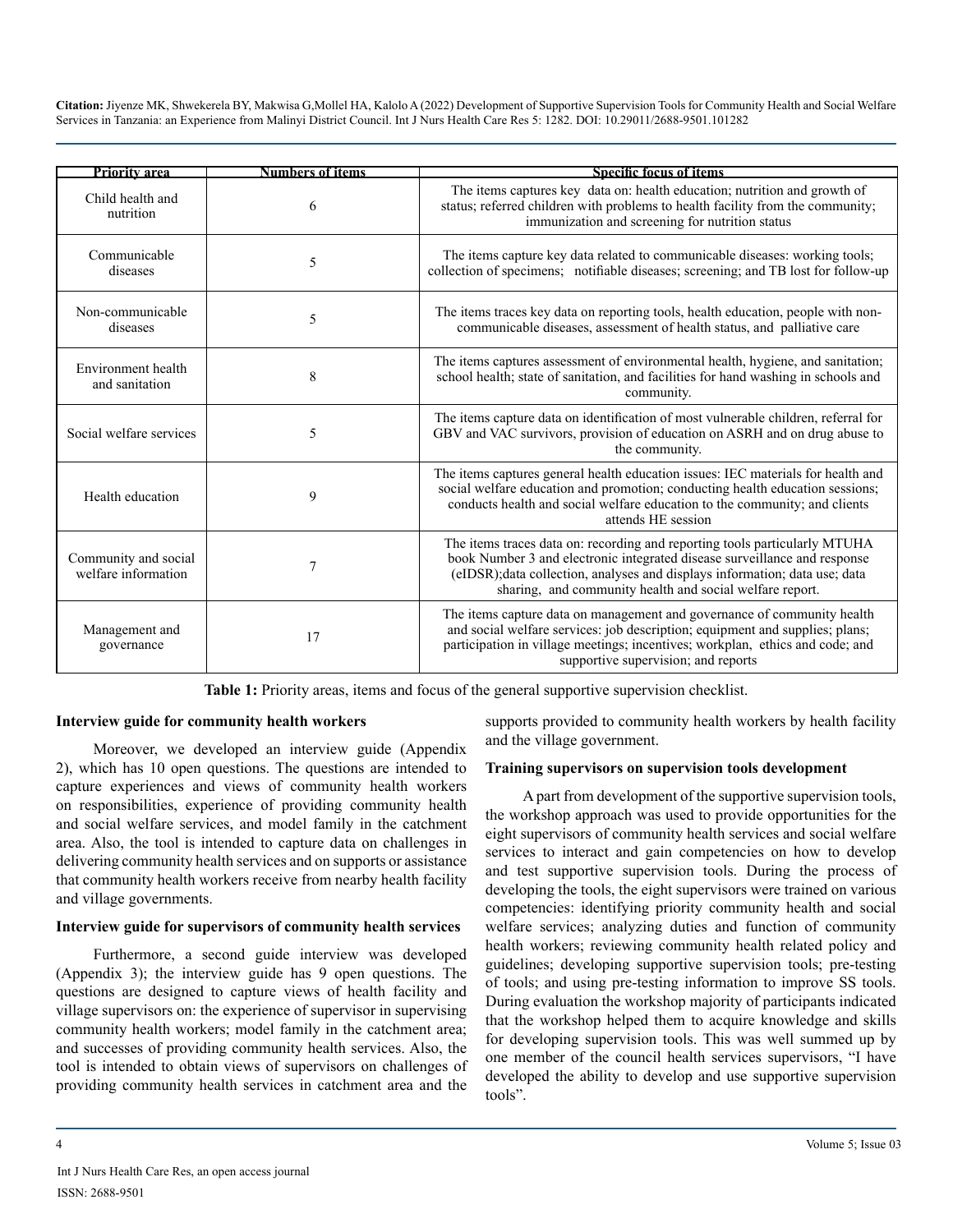## **Discussion**

#### **The Main Results**

We successfully produced three key results in form of outputs: priority areas for conducting supportive supervision related to community health and social welfare; three supportive supervision tools, and eight supervisors trained on development and pretesting of supportive supervision tools. The nine priority areas for supportive supervision identified in this paper align with areas suggested in the National Operational Guideline for Community-based Health Care Services (MOHCDGEC, 2020b). Also, the identified priority areas align with the community health and social welfare services areas suggested by WHO (2018).

The developed supportive supervision tools are structured in line with national supportive supervision guidelines MOHCDGEC,2017, 2018). Furthermore, the three tools covers essential community health and social welfare services areas suggested in the National Operational Guideline for Communitybased Health Care Services and WHO document MOHCDGEC, 2020b; WHO, 2018). It is expected that the three tools will help supervisors to conduct comprehensive and structured supportive supervision to community health and social welfare. Specifically, the tools can capture data on inputs, processes, outputs and outcomes and can be used by supervisors to assess: performance and practices of community health workers; quality of community health and social welfare services; and management and governance of community health and social welfare services. Although the tools are intended to be used by supervisors at district and below levels, they can be used regional and national supervisors of Tanzanian health system and other health systems of low- and middle-income countries. Furthermore, through workshop, eight supervisors of community health and social welfare services were imparted on competencies on development of supportive supervision tools. The trained supervisors successfully used the acquired competencies to develop and test the supervisory tools in their setting.

#### **What is known on this topic?**

Supportive supervision is a critical public intervention for improving performance of health workers and quality of health services delivered at health facility and community levels (Loevinsohn et al.,1995; WHO, 2018). However, there is evidence that supportive supervision is not done effectively due to lack of comprehensive and well-designed supportive supervision tools, inadequate number of competent supervisors, and other factors in Tanzania and in other settings (Tavrow et al,2002; Walley and Wright 2010; Ndima et al., 2015; World Health Organization, 2018; Avortri et al., 2019).

#### **Contributions of the paper**

This paper has three useful contributions to advance

supportive supervision practice. First, we have described and presented three tools to guide supportive supervision of community health and social welfare services. Second, we have systematically described the methodological process we used to develop tools for supportive supervision; the process can apply in other settings to develop supportive supervision tools for community health and social welfare services. Third, we have systematically identified priority areas for supervising community health and social welfare services in context of Tanzania.

#### **Limitation of the tools**

These supportive supervision tools have not been tested and validated using a large sample size. Therefore future studies should be conducted to test and validate the tools in other councils in Tanzania and other settings.

# **Conclusion**

Comprehensive supportive supervision tools for community health and social welfare services are lacking in Tanzania. We have successfully developed three supportive supervision tools to guide supervisors in conducting supportive supervision on community health and social welfare services. Use of developed tools expected to enable supervisors to conduct effective supportive supervision and contributed to improved performance of community health workers and quality of community health and social welfare services in Tanzania and other settings. We encourage future research to validate and test the developed tools in Tanzania and other settings.

# **Funding**

The assignment was partially funded by SOLDARMED. The views and opinions expressed in this paper are those of the authors and do not necessarily reflect those of SOLDARMED staff and management. The funder was not involved in the design of the study, collection, analysis and interpretation of data or in writing the manuscript.

#### **Authorship**

MKJ contributed to study conception and design, co-led data collection and documentation, interpretation, and prepared the initial draft of this paper. BLS contributed to the study conception and design, led data collection, and interpretation and critically reviewed the initial draft of this paper. AK contributed to interpretation and critically reviewed the initial draft of this paper. All authors read, revised and approved the final manuscript.

#### **Acknowledgements**

The Authors would like to thank the five council health management members and three health facility staff who participated in this development of the supportive supervision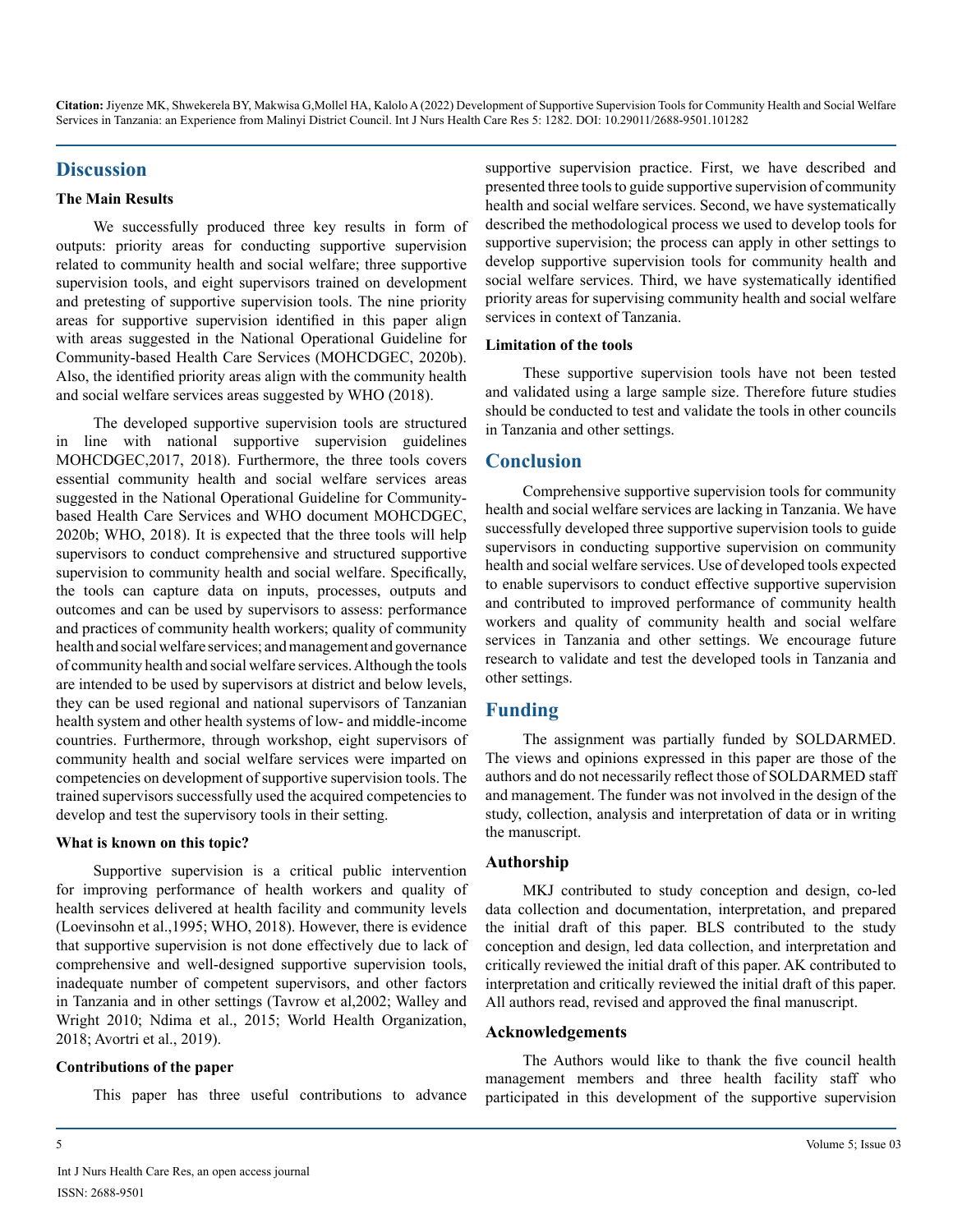tools. We thank the health facility staff, village executive officers, and community health workers who provided inputs during pilottesting stage of the tools. Also, we thank the SOLDARMED staff and managers for organizing and providing fund that supported development of the tools

# **References**

- **1.** [Loevinsohn BP, Guerrero ET, Gregorio SP \(1995\) Improving primary](https://pubmed.ncbi.nlm.nih.gov/10143452/)  [health care through systematic supervision: a controlled field trial.](https://pubmed.ncbi.nlm.nih.gov/10143452/)  [Health Policy Plan 10:144-153.](https://pubmed.ncbi.nlm.nih.gov/10143452/)
- **2.** [Bailey C, Blake C, Schriver M, Cubaka VK, Thomas T, et al. \(2016\) A](https://pubmed.ncbi.nlm.nih.gov/26653397/)  [systematic review of supportive supervision as a strategy to improve](https://pubmed.ncbi.nlm.nih.gov/26653397/)  [primary healthcare services in Sub-Saharan Africa. Int J Gynecol](https://pubmed.ncbi.nlm.nih.gov/26653397/)  [Obstet 132: 117-125.](https://pubmed.ncbi.nlm.nih.gov/26653397/)
- **3.** World Health Organization (2017) Module 16: supportive supervision by EPI managers. Brazaville: World Health Organization.
- **4.** [World Health Organization \(2018\) WHO guideline on health policy and](https://www.who.int/publications/i/item/9789241550369)  [system support to optimize community health worker programmes.](https://www.who.int/publications/i/item/9789241550369)  [Geneva: World Health Organization.](https://www.who.int/publications/i/item/9789241550369)
- **5.** [Karuga RN, Mireku M, Muturi N, McCollum R, Vallieres F, et al. \(2019\)](https://pubmed.ncbi.nlm.nih.gov/31141509/)  [Supportive supervision of close-to-community providers of health care:](https://pubmed.ncbi.nlm.nih.gov/31141509/)  [findings from action research conducted in two counties in Kenya.](https://pubmed.ncbi.nlm.nih.gov/31141509/)  [PloS One. 14: e0216444.](https://pubmed.ncbi.nlm.nih.gov/31141509/)
- **6.** [Avortri GS, Nabukalu JB, Nabyonga-Orem J \(2019\) Supportive](https://gh.bmj.com/content/4/Suppl_9/e001151)  [supervision to improve service delivery in low-income countries: is](https://gh.bmj.com/content/4/Suppl_9/e001151)  [there a conceptual problem or a strategy problem? BMJ Global Health.](https://gh.bmj.com/content/4/Suppl_9/e001151)  [4: e001151.](https://gh.bmj.com/content/4/Suppl_9/e001151)
- **7.** [Tavrow P, Kim YM, Malianga L \(2002\) Measuring the quality of](https://academic.oup.com/intqhc/article/14/suppl_1/57/1814861)  [supervisor–provider interactions in health care facilities in Zimbabwe.](https://academic.oup.com/intqhc/article/14/suppl_1/57/1814861)  [International Journal for Quality in Health Care 14: 57-66.](https://academic.oup.com/intqhc/article/14/suppl_1/57/1814861)
- **8.** [Walley J, Wright J \(2010\) Public health: an action guide to improving](https://www.worldcat.org/title/public-health-an-action-guide-to-improving-health/oclc/763181138)  [health. Oxford: Oxford University Press.](https://www.worldcat.org/title/public-health-an-action-guide-to-improving-health/oclc/763181138)
- **9.** [Ndima SD, Sidat M, Give C, Ormel H, Kok MC, et al. \(2015\) Supervision](https://human-resources-health.biomedcentral.com/articles/10.1186/s12960-015-0063-x)  [of community health workers in Mozambique: a qualitative study of](https://human-resources-health.biomedcentral.com/articles/10.1186/s12960-015-0063-x)  [factors influencing motivation and programme implementation. Human](https://human-resources-health.biomedcentral.com/articles/10.1186/s12960-015-0063-x)  [Resources for Health. 13: 1.](https://human-resources-health.biomedcentral.com/articles/10.1186/s12960-015-0063-x)
- **10.** [Mboya D, Mshana C, Kessy F, Lengeler C, Renggli S, et al. \(2016\)](https://bmchealthservres.biomedcentral.com/articles/10.1186/s12913-016-1809-4)  [Embedding systematic quality assessments in supportive supervision](https://bmchealthservres.biomedcentral.com/articles/10.1186/s12913-016-1809-4)  [at primary healthcare level: application of an electronic tool to improve](https://bmchealthservres.biomedcentral.com/articles/10.1186/s12913-016-1809-4)  [quality of healthcare in Tanzania. BMC Health Services Research.](https://bmchealthservres.biomedcentral.com/articles/10.1186/s12913-016-1809-4)  [16:1-5.](https://bmchealthservres.biomedcentral.com/articles/10.1186/s12913-016-1809-4)
- **11.** MOHCDGEC (2020a) Comprehensive council health planning guideline. Dodoma: MOHCDGEC
- **12.** MOHCDGEC (2017) National supportive supervision guidelines for quality health services. Dar Es Salaam: MOHCDGEC.
- **13.** MOHCDGEC (2018) Reproductive, maternal, new born, child and adolescent health integrated supportive supervision implementation guide. Dar Es Salaam: MOHCDGEC
- **14.** MOHCDGEC (2020) National operational guideline for communitybased health care services: towards sustainable community health and social welfare services leaving no one behind. Dodoma: MOHCDGEC.
- **15.** MOHSW (2010) National supportive supervision guidelines for quality health services. Dar Es Salaam: MOHSW
- **16.** [Renggli S, Mayumana I, Mboya D et al. \(2019\) Towards improved](https://bmchealthservres.biomedcentral.com/articles/10.1186/s12913-019-3908-5)  [health service quality in Tanzania: appropriateness of an electronic](https://bmchealthservres.biomedcentral.com/articles/10.1186/s12913-019-3908-5)  [tool to assess quality of primary healthcare. BMC Health Services](https://bmchealthservres.biomedcentral.com/articles/10.1186/s12913-019-3908-5)  [Research. 19:1-6.](https://bmchealthservres.biomedcentral.com/articles/10.1186/s12913-019-3908-5)
- **17.** [Donabedian A \(2003\) An introduction to quality assurance in health](https://global.oup.com/academic/product/an-introduction-to-quality-assurance-in-health-care-9780195158090?cc=in&lang=en&)  [care. Oxford: Oxford University Press.](https://global.oup.com/academic/product/an-introduction-to-quality-assurance-in-health-care-9780195158090?cc=in&lang=en&)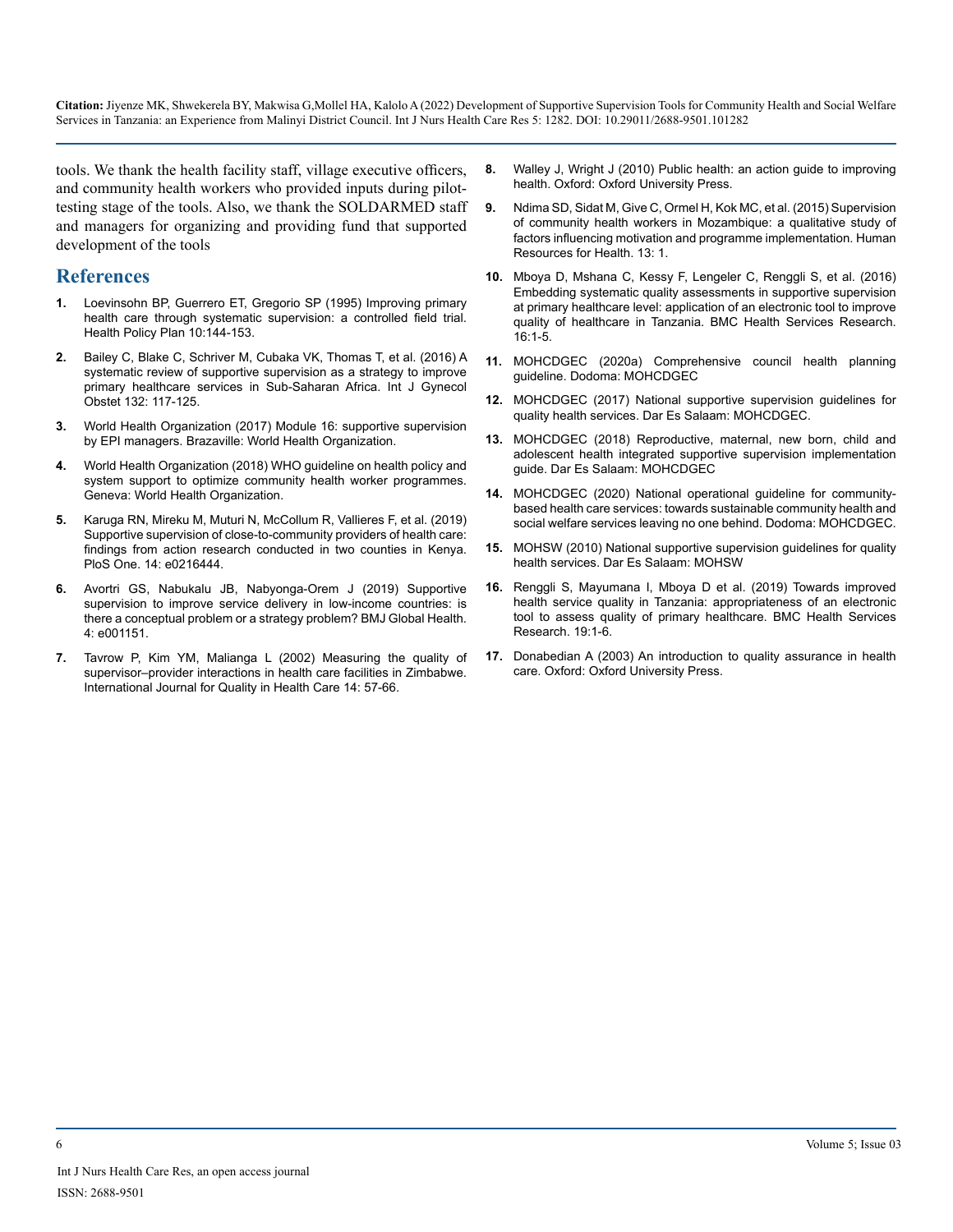#### **Appendix 1**

A generic checklist for community health and social welfare services

Name of village /health facility\_\_\_\_\_\_\_\_\_\_\_\_\_\_\_\_\_\_\_\_\_\_\_\_\_\_\_\_\_\_

Date  $\Box$ 

Use the following key: Y – Yes; P – Partial; X - Not done or present; NA – Not Applicable. Assigning score is follows: Y = 2; P = 1; X=0; NA no score is assigned

| <b>SERVICE/ISSUE</b>                       | <b>VERIFICATION CRITERIA/ SPECIFIC STANDARD</b>                                                                                                                                   | Y/P/N/X/<br>score | <b>REMARKS</b> |
|--------------------------------------------|-----------------------------------------------------------------------------------------------------------------------------------------------------------------------------------|-------------------|----------------|
|                                            | 1)<br>CHW has reproductive and maternal working tools according to guidelines<br>(Verify by observing)                                                                            |                   |                |
|                                            | CHW supports provision of reproductive maternal health services through<br>2)<br>outreach clinic (verify by reviewing report or interviewing health workers)                      |                   |                |
|                                            | CHW provides health education on reproductive and maternal health (FP,<br>3)<br>vaccine, danger sign, ANC, health facility delivery)- verify reviewing report<br>or interviewing) |                   |                |
|                                            | CHW provides health education on nutrition (verify by reviewing report or<br>4)<br>interviewing)                                                                                  |                   |                |
| <b>Reproductive and maternal</b><br>health | CHW conducts community sensitization on immunization (verify by verify by<br>5)<br>reviewing report or interviewing).                                                             |                   |                |
|                                            | CHW participates in identifying at risk pregnant women in the community<br>6)<br>(verify by reviewing report)                                                                     |                   |                |
|                                            | CHW refers at risk pregnant women in community (verify by reviewing<br>7)<br>report)                                                                                              |                   |                |
|                                            | CHW provides health education on adolescent sexual reproductive health in<br>8)<br>the schools (verify by reviewing report)                                                       |                   |                |
|                                            | CHW provides health education on adolescent sexual reproductive health in<br>9)<br>the community (verify by reviewing report)                                                     |                   |                |
|                                            | 10) No. of customers referred by CHW to the health facility (verify by<br>interviewing data or report)                                                                            |                   |                |
|                                            | 11) Customers are satisfied with the services provided by CHW (verify by<br>interviewing clients at household or facility)                                                        |                   |                |
|                                            | 12) Number or % of women of reproductive age who have knowledge on danger<br>signs during pregnancy (verify by asking clients at household or facility)                           |                   |                |
|                                            | 13) No or % of pregnant women who deliver in health facility in the catchment<br>area (verify by reviewing reports)                                                               |                   |                |
|                                            | 14) No or % of clients using Family Planning services (verify by reviewing<br>reports)                                                                                            |                   |                |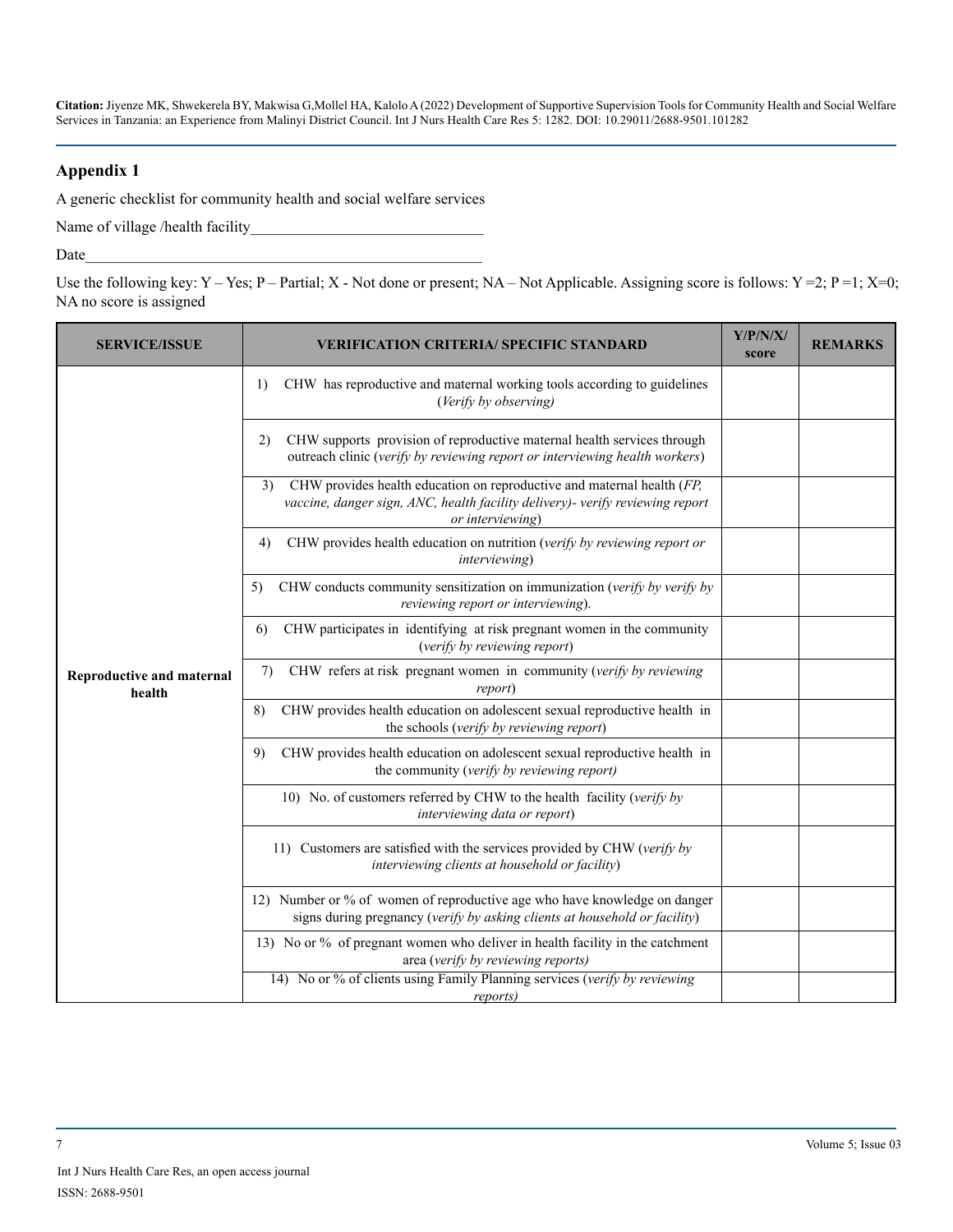| <b>SERVICE/ISSUE</b>             | <b>VERIFICATION CRITERIA/ SPECIFIC STANDARD</b>                                                                                                                   | Y/P/N/X/<br>score | <b>REMARKS</b> |
|----------------------------------|-------------------------------------------------------------------------------------------------------------------------------------------------------------------|-------------------|----------------|
| Child health and nutrition       | CHW has relevant materials for providing health education on child health<br>1)<br>and nutrition (Verify by observing)                                            |                   |                |
|                                  | CHW provides health education on child health and nutrition (verify by<br>2)<br>reviewing reports)                                                                |                   |                |
|                                  | CHW monitors growth and development of under-fives (verify by<br>3)<br>observation or reviewing reports)                                                          |                   |                |
|                                  | CHW refers children with health problems to health facility (verify by<br>4)<br>reviewing report)                                                                 |                   |                |
|                                  | CHW collects data for under five children within catchment area (verify by<br>5)<br><i>reviewing reports</i> )                                                    |                   |                |
|                                  | CHW supports immunizations and vitamin A supplement (verify by<br>6<br><i>reviewing reports</i> )                                                                 |                   |                |
|                                  | CHW has acute flaccid paralysis(AFP), fever and rashness illness (FRI),<br>1)<br>Tuberculosis (TB) and specimen collection forms (Verify by observing)            |                   |                |
|                                  | CHW collects specimen according to guideline (verify by observing or<br>2)<br>interviewing CHW)                                                                   |                   |                |
| <b>Communicable diseases</b>     | 3)<br>CHW provides health education on prevention of AFP, FRI and TB (verify by<br>observing CHW)                                                                 |                   |                |
|                                  | CHW reports notifiable diseases to the high authority (verify by observing)<br>4)                                                                                 |                   |                |
|                                  | Number of screened clients/costumer (verify by reviewing report)<br>5)                                                                                            |                   |                |
| <b>Non-communicable diseases</b> | CHW has reporting tools (referral forms, register/counter book for<br>1)<br>documentation) (verify by observing)                                                  |                   |                |
|                                  | CHW assesses health status of individuals in the community in relation to<br>2)<br>non-communicable diseases (verify by observing)                                |                   |                |
|                                  | CHW provides health education on non-communicable diseases (<br>3)<br>hypertension, diabetes, heart diseases, cancer (verify by interview or<br>reviewing report) |                   |                |
|                                  | Number of clients with non-communicable diseases referred to health<br>4)<br>facilities (verify by reviewing report)                                              |                   |                |
|                                  | Number of clients received palliative care within the catchment area (verify<br>5)<br>by reviewing report)                                                        |                   |                |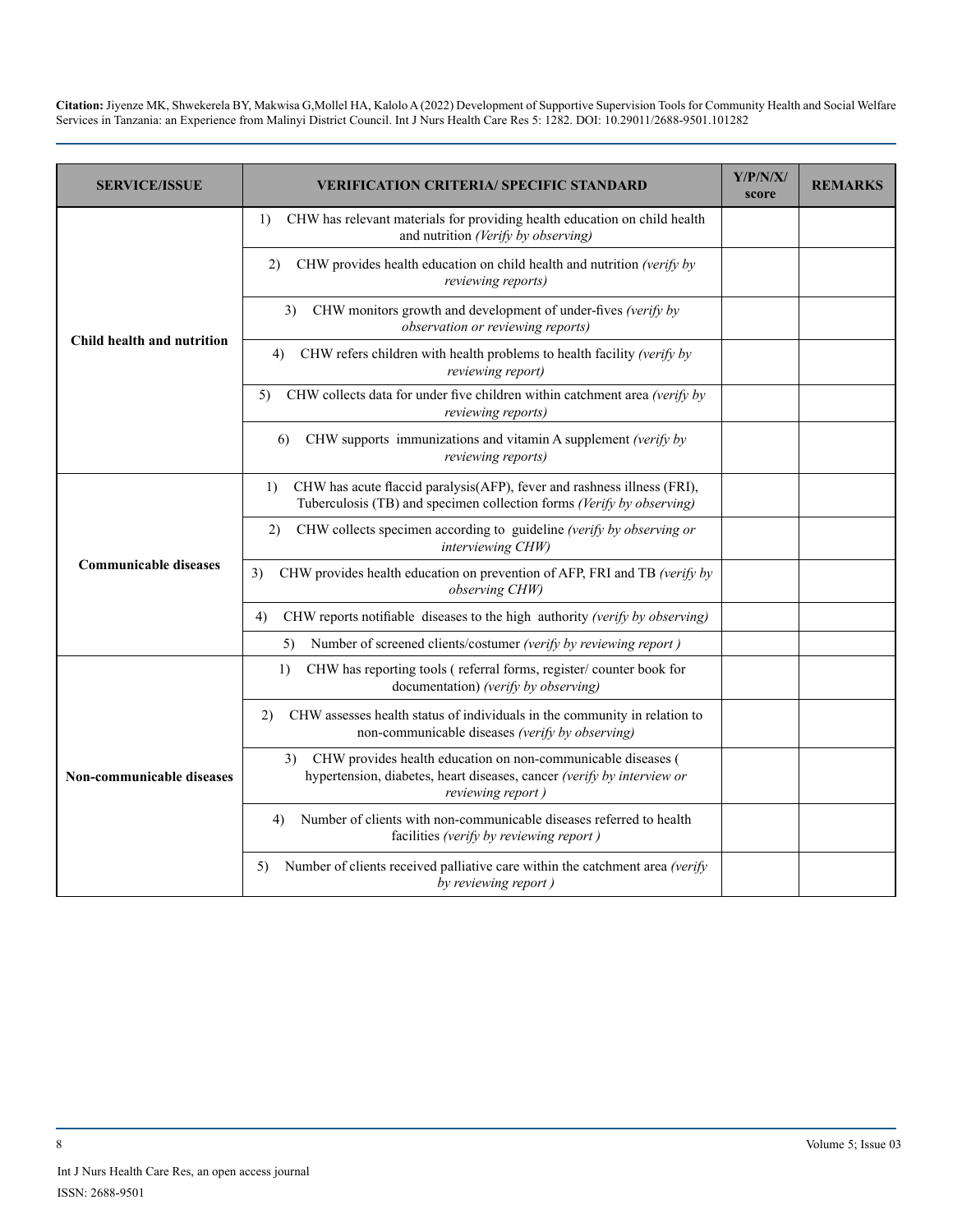| <b>SERVICE/ISSUE</b>          | VERIFICATION CRITERIA/ SPECIFIC STANDARD                                                                                                                  | Y/P/N/X/<br>score | <b>REMARKS</b> |
|-------------------------------|-----------------------------------------------------------------------------------------------------------------------------------------------------------|-------------------|----------------|
|                               | CHW provides health education on environmental health, water and<br>1)<br>sanitation (verify by reviewing report)                                         |                   |                |
|                               | CHW conducts assessment on environmental health, water and sanitation<br>2)<br>(verify by reviewing report)                                               |                   |                |
|                               | Number or % of households with improved toilets in the catchment area.<br>3)<br>(verify by reviewing report)                                              |                   |                |
| <b>Environment health and</b> | Number of schools with adequate number of toilets for female according to<br>4)<br>the guideline (verify by reviewing report)                             |                   |                |
| sanitation                    | Number of schools with adequate number of toilets for male according to the<br>5)<br>guideline (verify by observing or reviewing report)                  |                   |                |
|                               | Number of schools with running water and liquid soap near the toilet (hand<br>6<br>washing facility) (verify by observing or reviewing report)            |                   |                |
|                               | No. of schools with reliable source of water (verify by observing or reviewing<br>7)<br>report).                                                          |                   |                |
|                               | No. of schools with a pit rubbish (verify by reviewing report)<br>8)                                                                                      |                   |                |
|                               | CHW conducts health education on GBV/VAC (verify by reviewing report)<br>1)                                                                               |                   |                |
|                               | CHW provides education on ASRH (verify by reviewing report)<br>2)                                                                                         |                   |                |
| Social welfare services       | 3)<br>CHW provides referral of GBV and VAC survivors (verify by reviewing<br>report)                                                                      |                   |                |
|                               | CHW provides education on drug abuse to community members (verify by<br>4)<br>reviewing report)                                                           |                   |                |
|                               | CHW identify most vulnerable children and provide referrals (verify by<br>5)<br>reviewing report)                                                         |                   |                |
|                               | CHW has IEC materials for health education and promotion (verify by<br>1)<br><i>observing</i> )                                                           |                   |                |
|                               | CHW introduce the session to the participants according to best practice<br>2)<br>(verify by observing or interviewing)                                   |                   |                |
|                               | CHW conducts session using appropriate teaching methods according to<br>3)<br>best practice (verify by observing or interviewing)                         |                   |                |
|                               | CHW uses audible voice during health education session according to best<br>4)<br>practice (verify by observing or interviewing CHW)                      |                   |                |
| <b>Health education</b>       | CHW evaluate session by asking questions to the participants according to<br>5)<br>best practice (verify by observing or interviewing CHW)                |                   |                |
|                               | CHW concludes sessions by summarizing key points covered during the<br>6)<br>session according to best practice (verify by observing or interviewing CHW) |                   |                |
|                               | CHW thanks the participants attended the session (verify by observing or<br>7)<br>interviewing CHW)                                                       |                   |                |
|                               | Number of sessions conducted (verify by reviewing report)<br>8)                                                                                           |                   |                |
|                               | Number of participants attended the session (verify by reviewing report)<br>9)                                                                            |                   |                |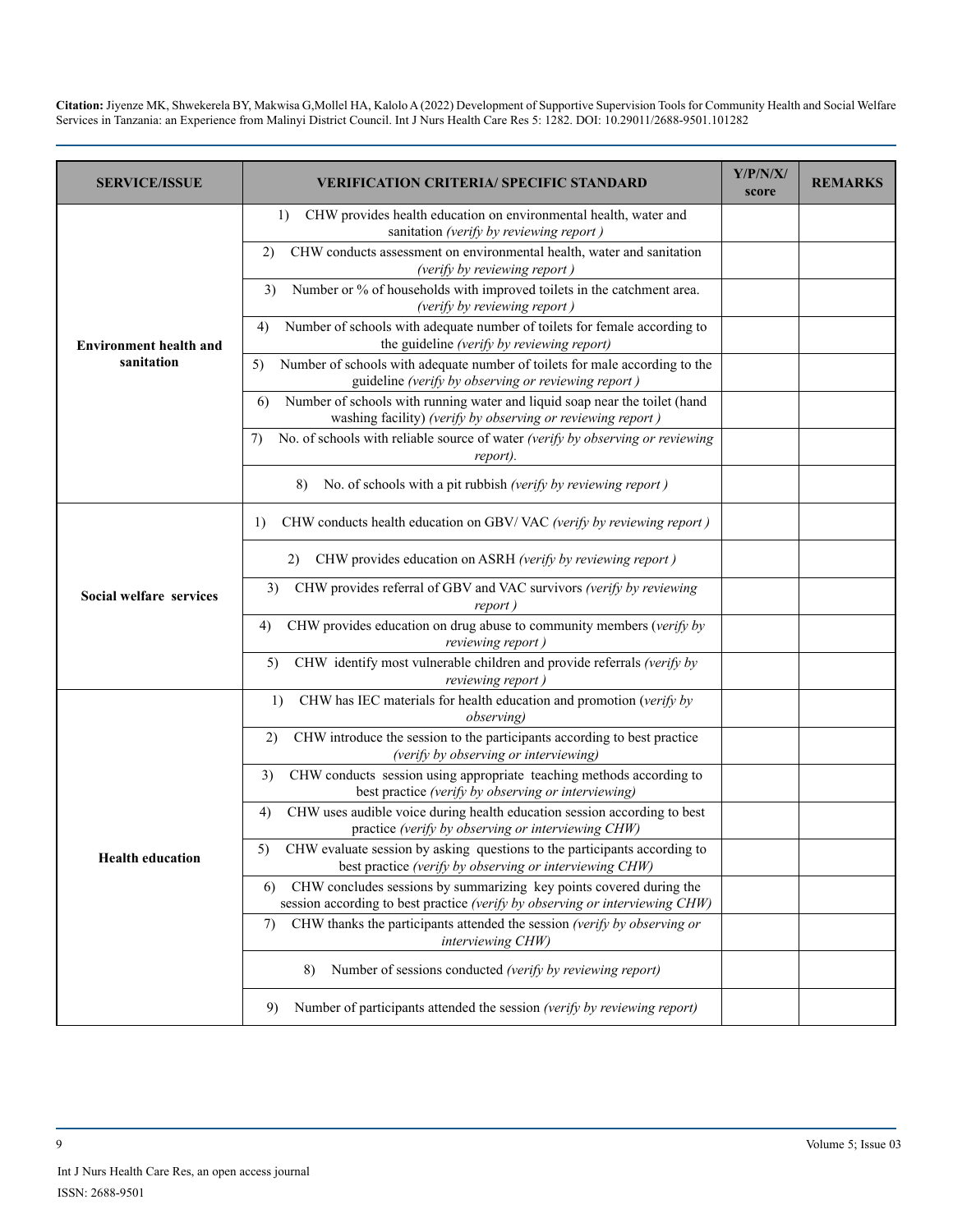| <b>SERVICE/ISSUE</b>                                      | <b>VERIFICATION CRITERIA/ SPECIFIC STANDARD</b>                                                                                                                 | Y/P/N/X/<br>score | <b>REMARKS</b> |
|-----------------------------------------------------------|-----------------------------------------------------------------------------------------------------------------------------------------------------------------|-------------------|----------------|
| <b>Community health and</b><br>social welfare information | CHW has recording and reporting tools (MTUHA no:3 and eIDSR-<br>1)<br>electronic Integrated Disease Surveillance and Response) (verify by<br><i>observing</i> ) |                   |                |
|                                                           | CHW collects basic information of community health and social welfare<br>(2)<br>(Population, priorities health problem, vital statistic) (verify by observing)  |                   |                |
|                                                           | CHW analyzes and displays information/data (verify by observing or<br>3)<br><i>reviewing reports</i> )                                                          |                   |                |
|                                                           | Number of meetings attended by CHW (village, health facility) (verify by<br>4)<br><i>reviewing reports</i> )                                                    |                   |                |
|                                                           | CHW uses data to make decision (planning and advocacy) verify by<br>5)<br><i>(reviewing reports)</i>                                                            |                   |                |
|                                                           | CHW uses data to prepare community health report <i>(verify by reviewing</i> )<br>6<br>reports)                                                                 |                   |                |
|                                                           | CHW shares data with other actors (verify by observing or reviewing reports)                                                                                    |                   |                |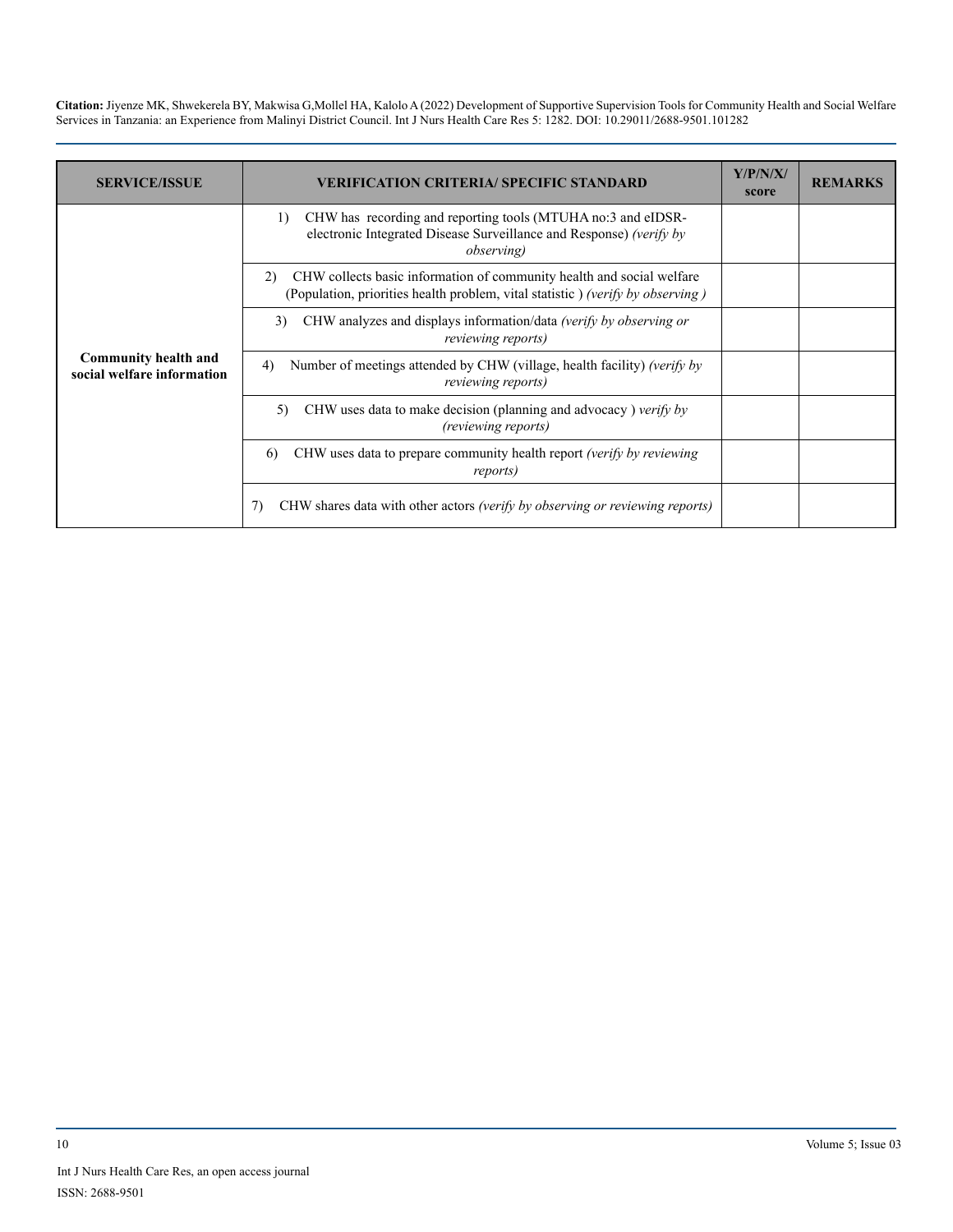| <b>SERVICE/ISSUE</b>  | VERIFICATION CRITERIA/ SPECIFIC STANDARD                                                                                                                             | Y/P/N/X/<br>score | <b>REMARKS</b> |
|-----------------------|----------------------------------------------------------------------------------------------------------------------------------------------------------------------|-------------------|----------------|
|                       | CHW has job descriptions (verify by observing)<br>1)                                                                                                                 |                   |                |
|                       | CHW participates in preparation of village plan (verify by observing or<br>2)<br>reviewing plan)                                                                     |                   |                |
|                       | CHW participates in preparation of health facility plan (verify by observing<br>3)<br>or reviewing plan)                                                             |                   |                |
|                       | CHW has tools and supplies for community services provision according to<br>4)<br>the guideline (verify by observing)                                                |                   |                |
|                       | CHW receives incentives from the village council (verify by reviewing<br>5)<br>payments documents)                                                                   |                   |                |
|                       | CHW receives incentives from health facility (verify by reviewing payments<br>6)<br><i>documents</i> )                                                               |                   |                |
|                       | CHW participates in village meetings (verify by reviewing minutes)<br>7)                                                                                             |                   |                |
| <b>Management</b> and | CHW has work plan for community services displayed in the office (verify by<br>8)<br>observing)                                                                      |                   |                |
| governance            | CHW adheres professional ethics and code of conduct (confidentiality,<br>9)<br>privacy, respect to customers, dressing practice) (verify by observing or             |                   |                |
|                       | <i>interviewing clients)</i><br>10) CHW prepares monthly/ quarterly reports and submits to VEO and Health<br>facility<br>11) in charge (verify by reviewing reports) |                   |                |
|                       | 12) Health facility has budget for community health services (verify by reviewing<br>plan)                                                                           |                   |                |
|                       | 13) Health facility governing committee discusses reports from CHW (verify by<br>interviewing members of committer or reviewing minutes)                             |                   |                |
|                       | 14) CHW cooperates with other actors (extension officers, teachers, water<br>authority) (verify by interviewing other actors)                                        |                   |                |
|                       | 15) VEO performs administrative supportive supervision to the CHW (verify by<br>interviewing CHW)                                                                    |                   |                |
|                       | 16) Health facility supervisor performs technical supportive supervision to the<br>CHW(verify by interviewing CHW)                                                   |                   |                |
|                       | 17) CHMT performs supportive supervision to the CHW (verify by interviewing<br>CHW)                                                                                  |                   |                |

### **Appendix 2**

Interview guide for community health workers

Name of village/ healthy facility …………………………………….date……………………

Interview guide questions

- 1. What are your responsibilities as community health worker?
- 2. For how long have you been providing community health services in village?
- 3. Can you tell me successes you have achieved as CHW in your catchment area?